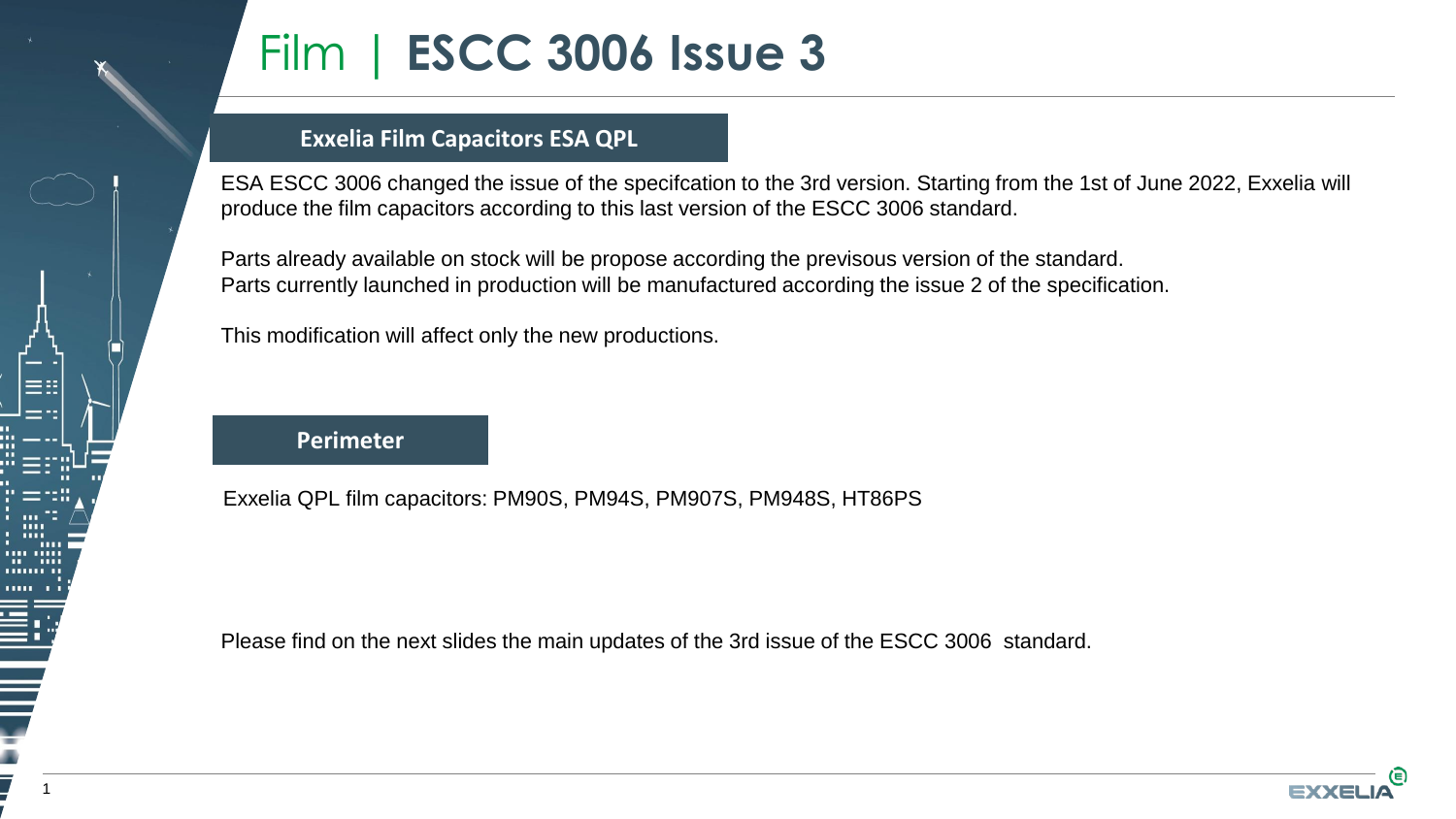## Film | **ESCC 3006 Issue 3 - Chart**

#### Quelle est la différence: **Main differences between Issue 2 and 3**

|                |                      | <b>Issue 2</b>                      |              | <b>Issue 3</b>                            |  |
|----------------|----------------------|-------------------------------------|--------------|-------------------------------------------|--|
|                |                      | Lev <sub>C</sub>                    |              | Lev FM                                    |  |
| $ \equiv$ ::1  | <b>ESCC 3006 i.2</b> |                                     |              | ESCC 3006 i.3                             |  |
|                | chart I              | <b>Testing levels</b>               | chart F1     | General flow of procurement               |  |
|                | chart II             | Final production tests              | chart F2     | <b>Production control</b>                 |  |
|                | chart III            | Burn-in and electrical measurements | chart F3     | <b>Screening tests</b>                    |  |
|                | chart IV             | <b>Qualification tests</b>          | chart F4     | Qualification, periodic testing and       |  |
|                | chart V              | Lot acceptance tests                |              | validation testing                        |  |
|                |                      |                                     |              |                                           |  |
|                |                      |                                     |              |                                           |  |
|                |                      | Lev $B = Lev C +$<br>serialisation  | No egavalent |                                           |  |
|                |                      |                                     |              |                                           |  |
| $\overline{2}$ |                      |                                     |              | $\overline{\mathbf{e}}$<br><b>EXXELIA</b> |  |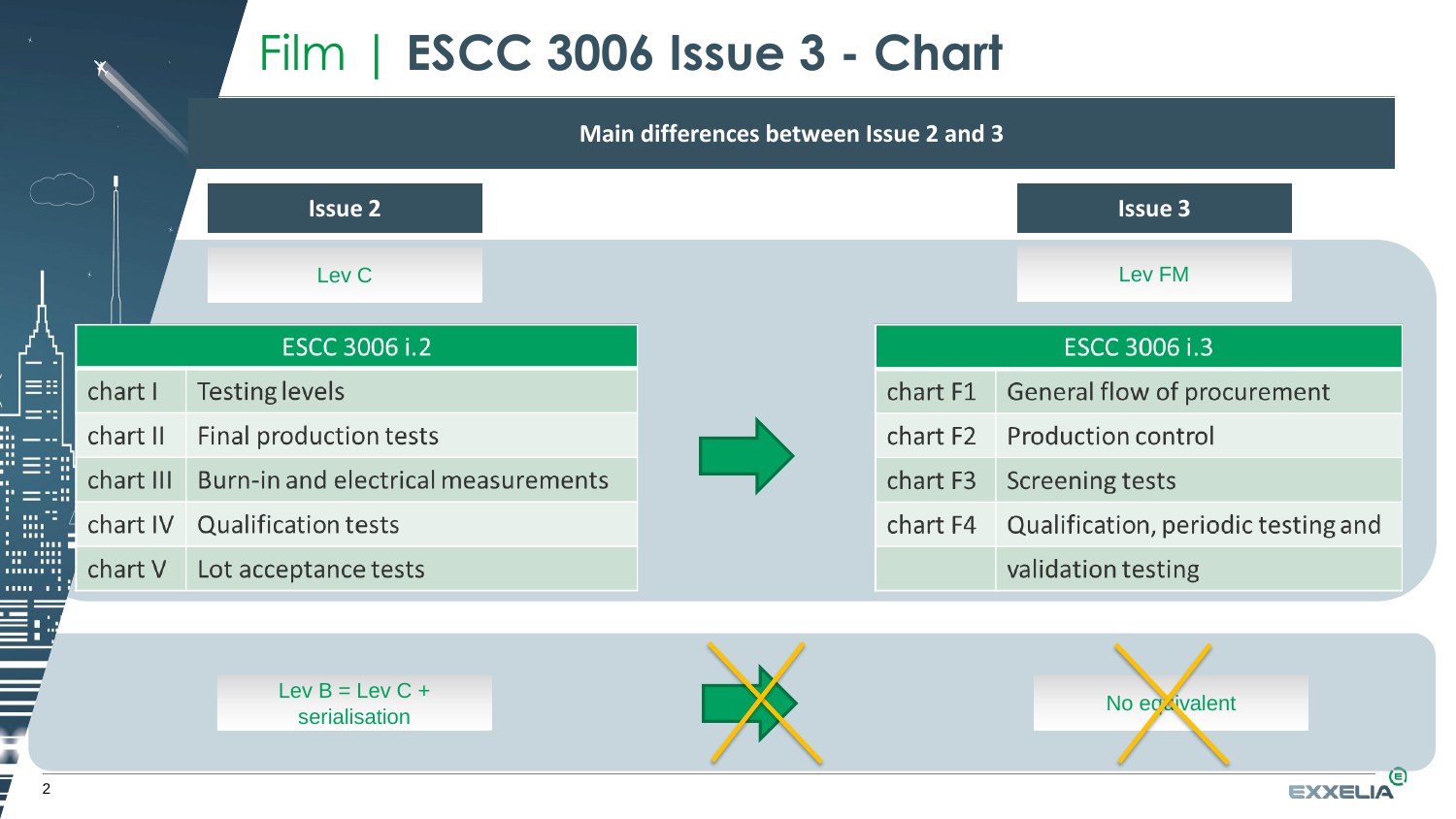### Film | **ESCC 3006 Issue 3 – Chart**



**EXXELIA** 

W.

ш

ú.

п. ŧ. t

w

1111

 $\frac{1}{2}$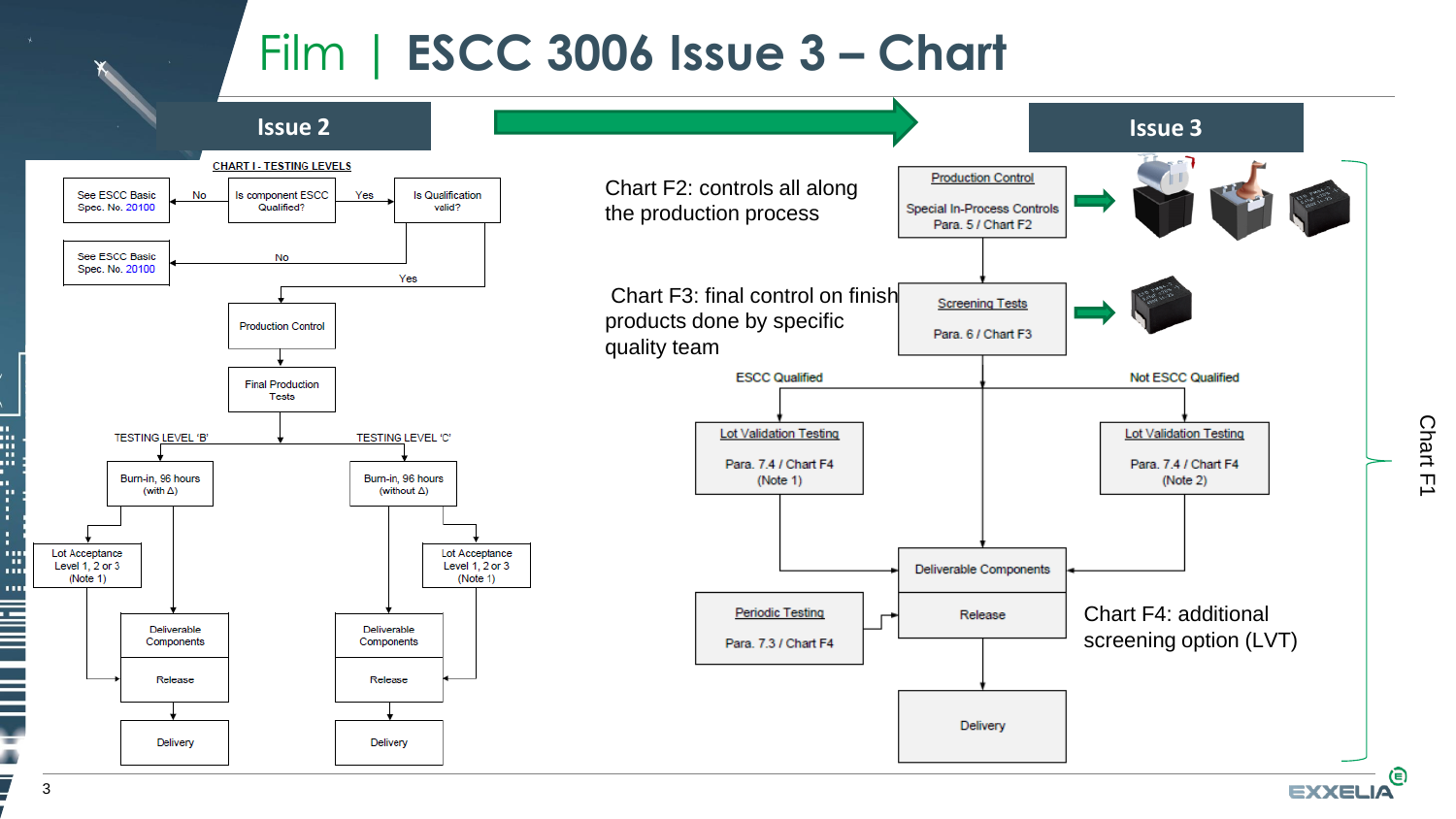## Film | **ESCC 3006 Issue 3 – LAT/LVT**